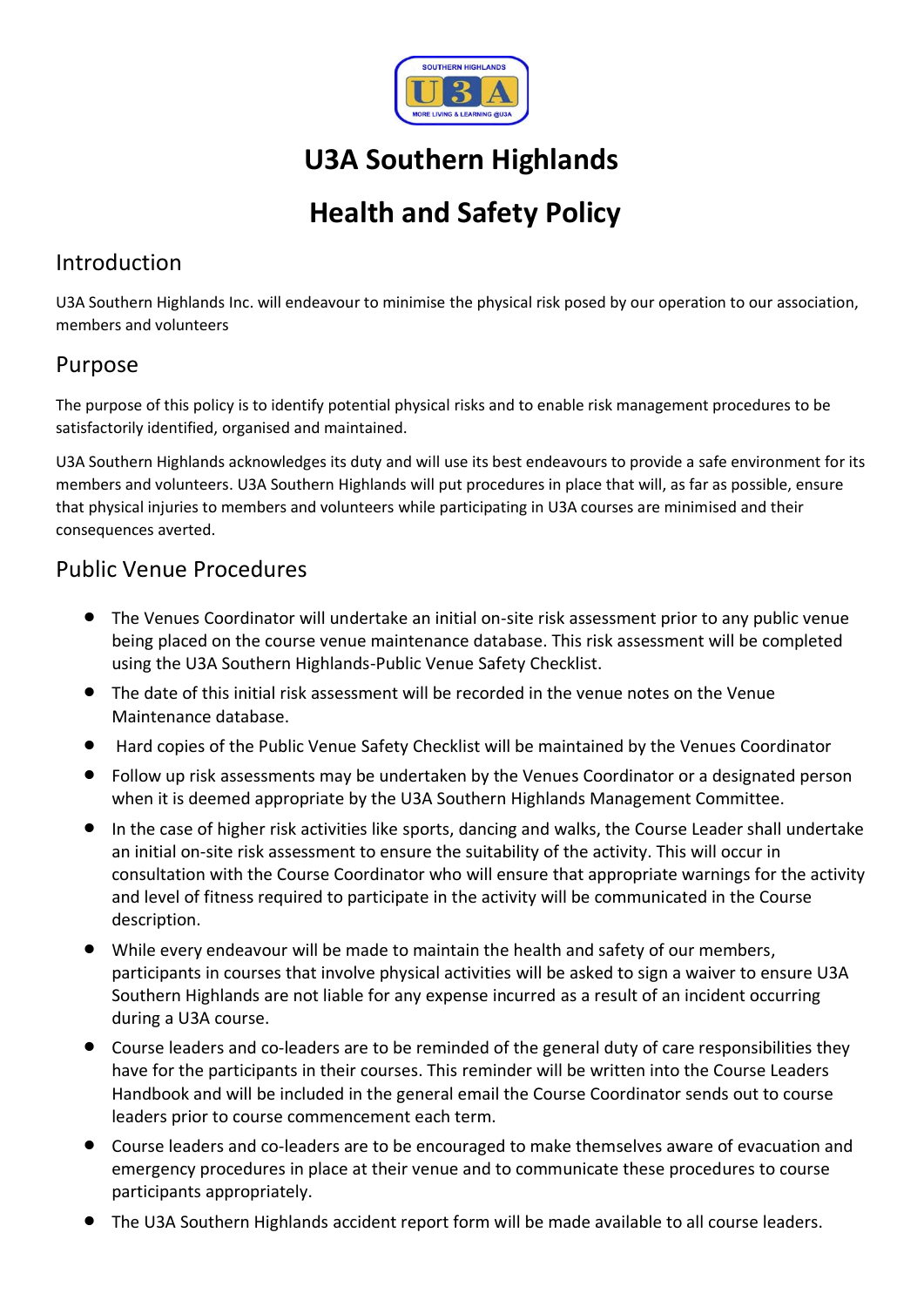• Accident reports will be sent to and maintained by the Secretary who will table them at the next available Management Committee meeting. The Management Committee will determine whether there is a need for a follow up recommendation to avert the incidence of future similar occurrences.

## Home-Based Venue Procedures

- When a course is planned to be held in a private home the Venues Coordinator will undertake an on-site risk assessment of the home. This risk assessment will be completed using the U3A Southern Highlands-Home Venue Safety Checklist.
- The date of this initial risk assessment will be recorded in the venue notes on the Venue Maintenance database
- The Venues Coordinator will maintain a hard copy of the Home Venue Safety Checklist.

# Responsibility for personal safety

Safety is EACH MEMBER'S RESPONSIBILITY.

Individuals' Specific Responsibilities:

• Be aware of the dangers of tripping on cables. Ensure an obstacle (eg chair) is put in place to avoid tripping.

- WALK DON'T run.
- You are advised to bring you own mug/cup when a course includes tea breaks.
- Take great care if dealing with hot water.
- When stacking or unstacking chairs, carry no more than 2 chairs at any one time.
- Two people to carry each table.
- For all courses that involve physical activities, for their own safety and the safety of others, members must be physically able and fit to participate. You will be asked to sign a waiver prior to commencing the course.

## Ambulance Policy

If you are unsure about whether a person requires an ambulance, you should call Triple Zero (000). Below are a few examples of medical emergencies which would require you to call Triple Zero (000 for landlines; 112 for mobile phones):

- chest pain or chest tightness
- sudden onset of weakness, numbness or paralysis of the face, arm or leg
- breathing difficulties
- unconsciousness
- uncontrollable bleeding
- sudden collapse or unexplained fall
- suspected facture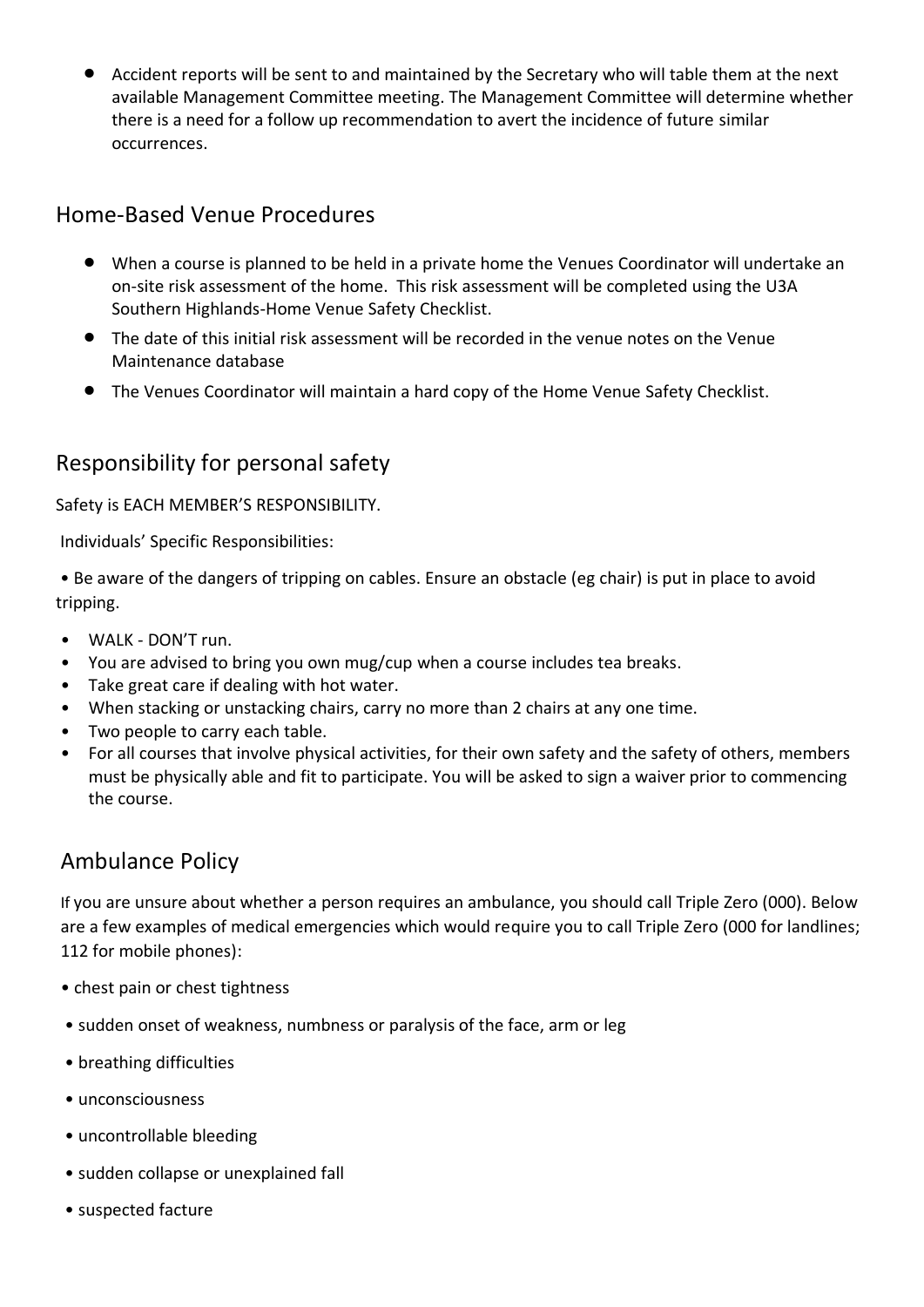- unexplained fitting in adults
- severe burns

#### *This information should be used as a guide only.*

### Fire Safety and Evacuation

If you see fire or smoke, do not panic or shout. Remain calm - remember RACEE:

RESCUE - Rescue any people in immediate danger (only if it safe to do so).

ALARM - Raise the alarm - ring the Fire Brigade on 000

CONTAIN - If practicable, close all doors and windows to contain the fire (only if it safe to do so).

EXTINGUISH - Try to extinguish the fire using appropriate firefighting equipment only if you are trained and it is safe to do so.

EVACUATE - to a designated Evacuation Area, or safe area.

## Incident/Accident Report

All Course Leaders need to take with them to their course a copy of the Incident/Accident Report in case of need. Completed Incident/Accident Reports are to be sent to the Secretary. The report form is shown below.

#### Insurance

#### *Public Liability Insurance*

*Members should be aware that U3A Southern Highlands Inc contributes to a Group Cover taken out by U3A Network NSW Inc. for Public Liability Insurance. The cover is provided by AON. This insurance covers U3A, its Members or invitees, in the event they are sued for negligence by causing damage to property or injury to persons at the site on which the U3A activity occurs only. Limitations apply Members are not covered by an accident policy.*

*Details of the cover and the Cover Summary, the Policy and Certificate of Currency is available on our U3A website: www.sohiu3a.org.au by going to the NSW Network Link, and activating "Insurance for U3A Associations" under the "U3A Governance "Tab* 

*For a claim to succeed liability would need to be proven, and the Insurance Company would be involved in defending the action. Insurance companies generally defend such actions with vigour.*

#### *Volunteer Insurance*

*U3A Southern Highlands Inc has an insurance policy which covers those members who are formally classified as*  volunteers for any injury incurred in pursuit of U3A duties. The coverage is for costs not covered by Medicare. *Volunteers are classified as those members who are Course leaders and Course Assistants (whose names appear on the Course Attendance List). Other members will need to use their own medical insurance to cover any costs incurred as a result of injury incurred during a U3A activity.*

Each term The Wise Owl newsletter will include information alerting members to the insurance cover.

## Authorisation

This policy was adopted by the Committee of Management of U3A Southern Highlands in March 202